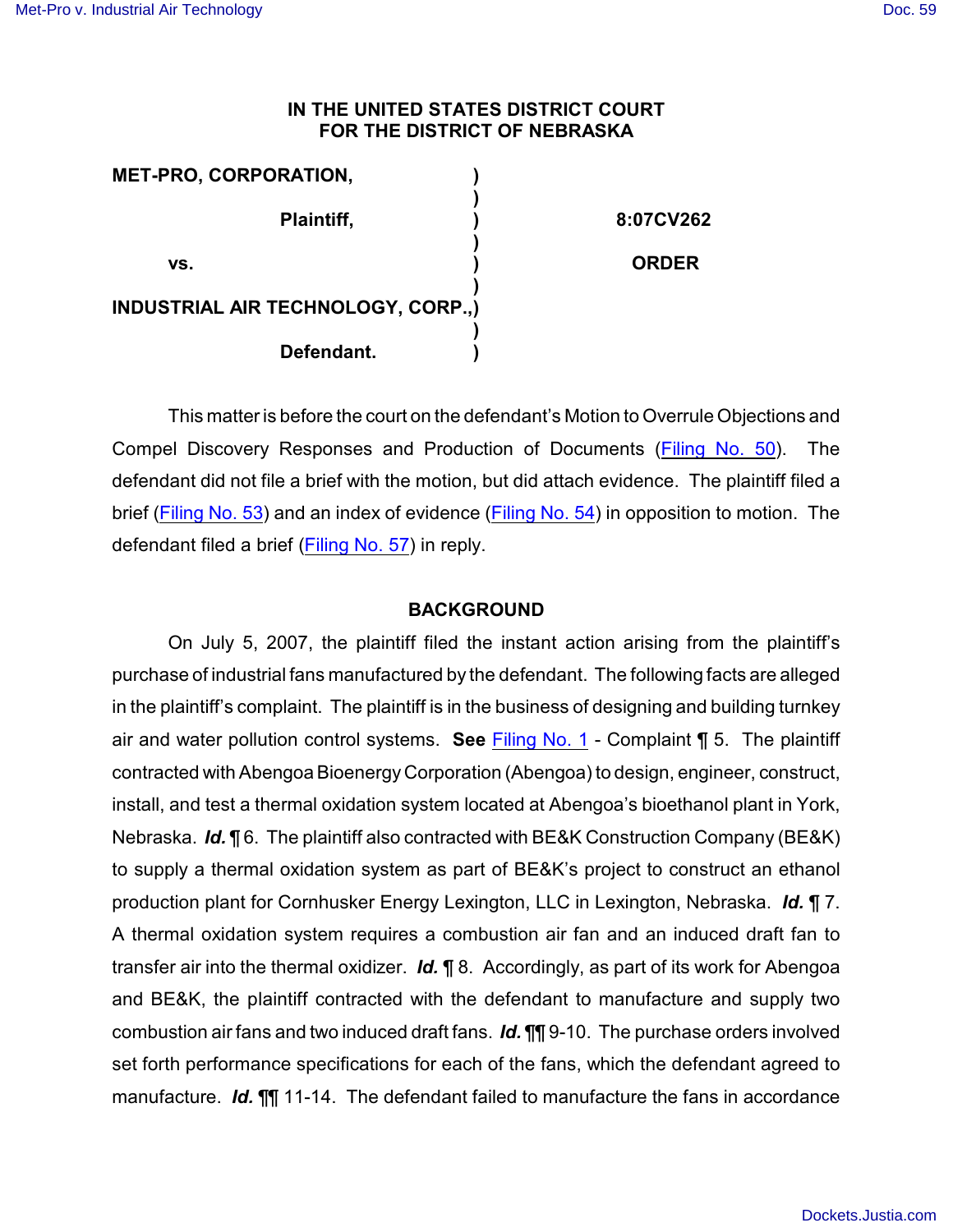with the plaintiff's specifications. *Id.* ¶¶ 16-17. The plaintiff alleges it has incurred damages due to the defendant's failure and poor workmanship including costs of repairs and replacements, labor costs, and Abengoa and BE&K backcharges. *Id.* ¶ 18. Based on these allegations, the plaintiff asserts claims for breach of contract (Count I), breach of express warranty (Count II), breach of implied warranty of merchantability (Count III), breach of implied warranty of fitness (Count IV), and unjust enrichment (Count V).

On September 24, 2007, the defendant filed an answer denying liability. **See** [Filing](https://ecf.ned.uscourts.gov/doc1/11301295731) [No. 14](https://ecf.ned.uscourts.gov/doc1/11301295731) - Answer. The defendant alleges it manufactured the subject fans in accordance with applicable specifications and the fans were adequate and without defect when they left the factory. *Id.* ¶¶ 16-17. Further, the defendant alleges any problems with the fans were not caused by the defendant and the defendant did not cause or contribute to any damages or harm allegedly suffered by the plaintiff.

On January 2, 2008, the defendant served the plaintiff with requests for production of documents and interrogatories. **See** Filing Nos. [23](https://ecf.ned.uscourts.gov/doc1/11301347957) and [24](https://ecf.ned.uscourts.gov/doc1/11301347962) - Certificates of Service. The discovery requests sought, among other items, the plaintiff's project files, including all correspondence and all documentation. **See** Filing No. 50 - [Ex. C](https://ecf.ned.uscourts.gov/doc1/11311636729) Request for Production Nos. 2, 10, 12. The plaintiff provided responses on February 1, 2008. **See** Filing Nos. [26](https://ecf.ned.uscourts.gov/doc1/11301367852) and [27](https://ecf.ned.uscourts.gov/doc1/11301367858) - Certificates of Service. At that time, the plaintiff agreed to produce certain responsive documents, those related to the defendant's products, but objected to production of all documents associated with the Abengoa project. **See** Filing No. 50 - [Ex.](https://ecf.ned.uscourts.gov/doc1/11311636729) [C](https://ecf.ned.uscourts.gov/doc1/11311636729) Request for Production Nos. 2, 10, 12. The plaintiff asserted the requests for such documents were objectionable on relevance, in addition to the requests being overly broad and unduly burdensome, based on expense. *Id.*

On November 21, 2008, the plaintiff amended the response to Interrogatory No. 8, regarding damages, to add "Abengoa delay liquidated damages \$319,249.00." **See** Filing No. 50 - [Ex. E](https://ecf.ned.uscourts.gov/doc1/11311636731). The defendant contends, that if the Abengoa project files, in their entirety, were not previously relevant, the files are now clearly relevant to the plaintiff's allegation the defendant is responsible for damages associated with delay of the project. **See** [Filing](https://ecf.ned.uscourts.gov/doc1/11311636726) [No. 50](https://ecf.ned.uscourts.gov/doc1/11311636726) - Motion p. 2. Specifically, should the defendant be held accountable for delay, there may be others also responsible for delay, thus reducing the defendant's liability. *Id.* p. 2-3. Counsel conferred during a deposition and later by letter, but were unable to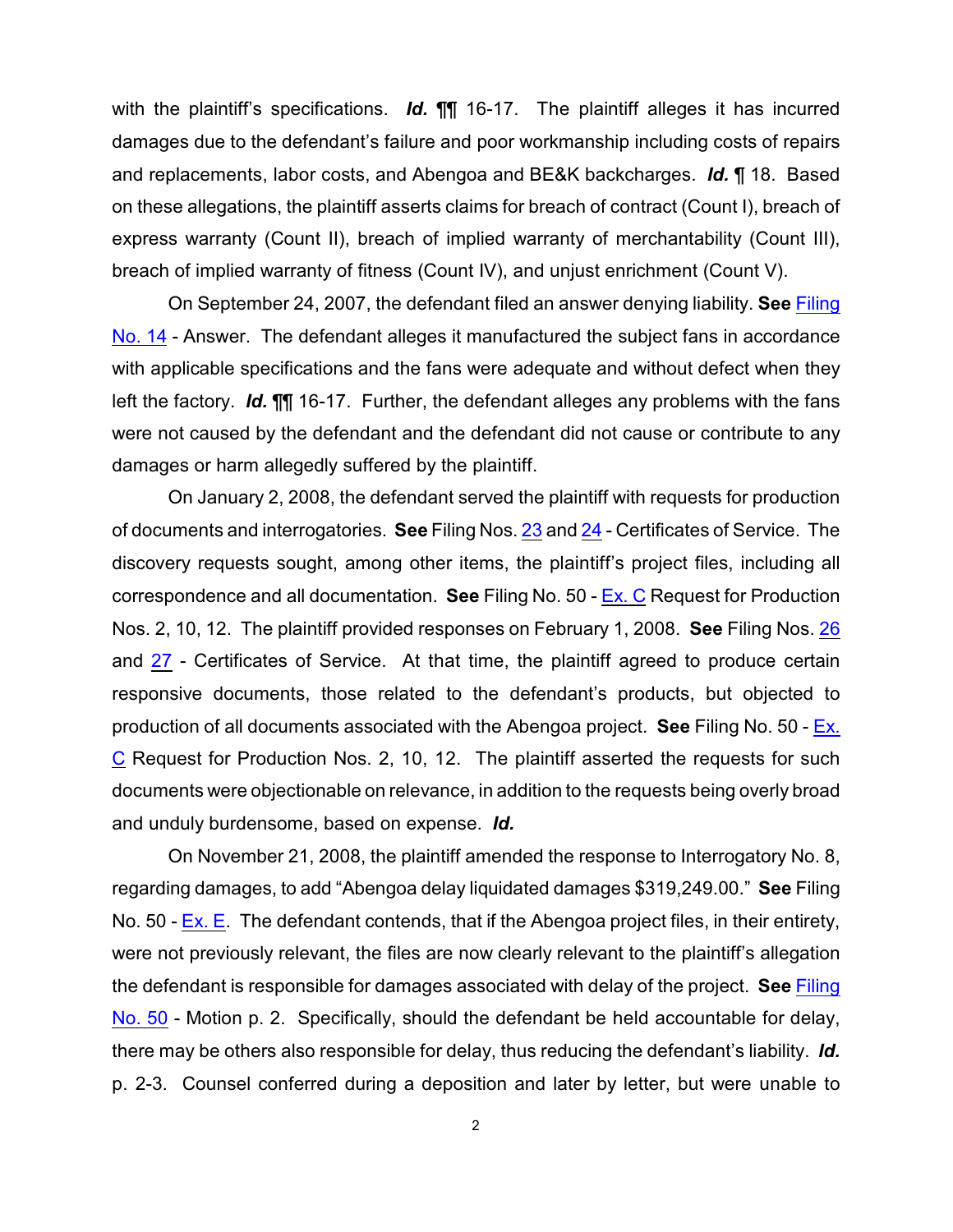resolve the dispute without court intervention. *Id.* p. 3; *Id.* [Ex. F](https://ecf.ned.uscourts.gov/doc1/11311636732) - Ghiasuddin Letter. On January 13, 2009, the defendant filed the instant motion seeking to compel additional discovery related to the project files as sought in Request for Production Nos. 2, 9, 10, 12, 13, 15, 17, and 19, and Interrogatory No. 9. **See** [Filing No. 50](https://ecf.ned.uscourts.gov/doc1/11311636726) - Motion p. 3.

The plaintiff objects to providing the Abengoa project file. The plaintiff contends discovery in this case has been limited to the industrial fans at issue, rather than the thermal oxidation systems as a whole. **See** [Filing No. 53](https://ecf.ned.uscourts.gov/doc1/11301652166) - Brief p. 1. The plaintiff argues that to broaden the scope of discovery at this time, after the close of general discovery, would threaten to delay trial and force re-opening discovery. *Id.* p. 2. Further, the plaintiff states the project file contains 40,000 to 60,000 documents, which would require countless time expense to produce. *Id.* Moreover, the plaintiff argues the defendant has waited until nearly one-year after the serving of the discovery responses at issue and until the day after general discovery closed to seek monumental production. *Id.* p. 6-8. Although the defendant requested similar information through document discovery and depositions, the plaintiff asserts the defendant failed to pursue clarification or detail from less burdensome sources. *Id.* p. 8. For these reasons, the plaintiff asserts it would be prejudiced by granting the defendant's motion to compel.

The plaintiff states it produced documents related to the delay liquidated damages on November 19, 2008. **See** [Filing No. 53](https://ecf.ned.uscourts.gov/doc1/11301652166) - Brief p. 5. The documents included a letter from Abengoa assessing the delay damages at one percent of the contract price for each week of delay up to a maximum of ten weeks. *Id.* The plaintiff contends the defendant was responsible for an eight-month delay in the project. **See** Filing No. 54 - [Ex. E](https://ecf.ned.uscourts.gov/doc1/11311652219) - Edwards Depo. p. 142-45. The plaintiff acknowledges there were other delays during the project, but states such delays were minimal and/or quickly resolved. **See** [Filing No. 53](https://ecf.ned.uscourts.gov/doc1/11301652166) - Brief p. 9-10.

Trial in this matter is scheduled for August 17, 2009. **See** [Filing No. 37](https://ecf.ned.uscourts.gov/doc1/11301586402). The general discovery deadline in this case was January 12, 2009. *Id.* However, the parties have until April 27, 2009, to complete discovery related to expert witnesses. *Id.* The deadline for filing discovery motions was March 1, 2009, as to matters which are ripe for decision by then. *Id.*

3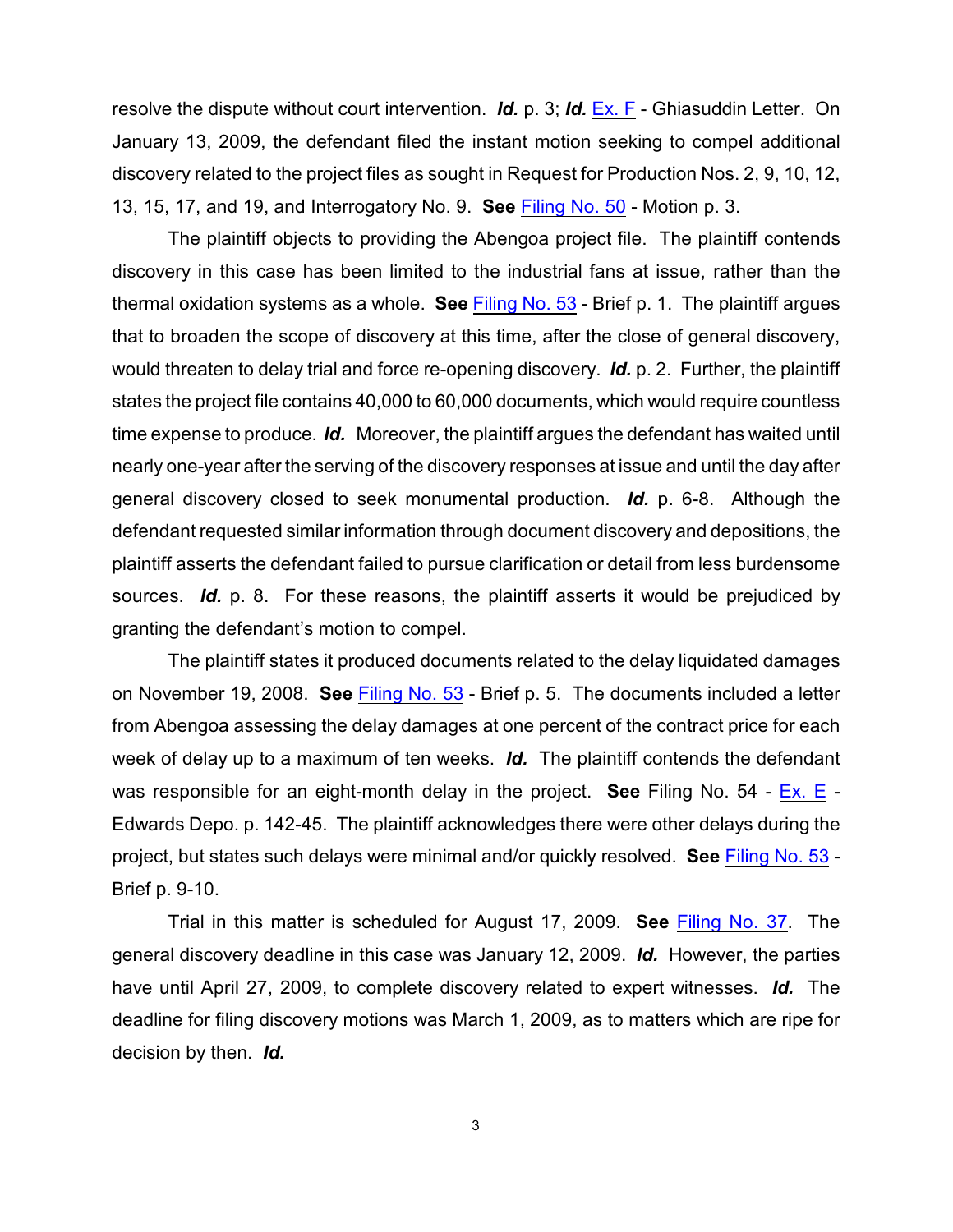## **ANALYSIS**

Parties may discover any relevant, unprivileged information that is admissible at trial or is reasonably calculated to lead to admissible evidence. **See** [Fed. R. Civ. P. 26\(b\)\(1\)](http://www.westlaw.com/find/default.wl?rs=CLWP3.0&vr=2.0&cite=FRCP+26). Relevancy is to be broadly construed for discovery issues and is not limited to the precise issues set out in the pleadings. Relevancy, for purposes of discovery, has been defined by the United States Supreme Court as encompassing "any matter that could bear on, or that reasonably could lead to other matter that could bear on, any issue that is or may be in the case." *[Oppenheimer Fund, Inc. v. Sanders](http://www.westlaw.com/find/default.wl?rs=CLWP3.0&vr=2.0&cite=437+U.S.+340)*, 437 U.S. 340, 351 (1978). Discovery requests should be considered relevant if there is any possibility the information sought is relevant to any issue in the case and should ordinarily be allowed, unless it is clear the information sought can have no possible bearing on the subject matter of the action. **See** *[Burlington Ins. Co. v. Okie Dokie, Inc.](http://www.westlaw.com/find/default.wl?rs=CLWP3.0&vr=2.0&cite=368+F.Supp.2d+83)*, 368 F. Supp. 2d 83, 86 (D. D.C. 2005). The proponent of discovery must make a threshold showing of relevance before production of information, which does not reasonably bear on the issues in the case, is required. *[Hofer](http://www.westlaw.com/find/default.wl?rs=CLWP3.0&vr=2.0&cite=981+F.2d+377) v. Mack Trucks, Inc.*[, 981 F.2d 377, 380 \(8th Cir. 1993\)](http://www.westlaw.com/find/default.wl?rs=CLWP3.0&vr=2.0&cite=981+F.2d+377). Mere speculation that information might be useful will not suffice; litigants seeking to compel discovery must describe with a reasonable degree of specificity, the information they hope to obtain and its importance to their case. **See** *Cervantes v. Time, Inc.*[, 464 F.2d 986, 994 \(8th Cir.](http://www.westlaw.com/find/default.wl?rs=CLWP3.0&vr=2.0&cite=464+F.2d+986) [1972\)](http://www.westlaw.com/find/default.wl?rs=CLWP3.0&vr=2.0&cite=464+F.2d+986).

Once the requesting party meets the threshold relevance burden, generally "[a]ll discovery requests are a burden on the party who must respond thereto. Unless the task of producing or answering is unusual, undue or extraordinary, the general rule requires the entity answering or producing the documents to bear that burden." *[Continental Ill. Nat'l](http://www.westlaw.com/find/default.wl?rs=CLWP3.0&vr=2.0&cite=136+F.R.D.+682) Bank & Trust Co. of Chicago v. Caton*[, 136 F.R.D. 682, 684-85 \(D. Kan. 1991\)](http://www.westlaw.com/find/default.wl?rs=CLWP3.0&vr=2.0&cite=136+F.R.D.+682) (citation omitted). The party opposing a motion to compel has the burden of showing its objections are valid by providing specific explanations or factual support as to how each discovery request is improper. *[St. Paul Reinsurance Co., Ltd. v. Commercial Fin. Corp.](http://www.westlaw.com/find/default.wl?rs=CLWP3.0&vr=2.0&cite=198+F.R.D.+508)*, 198 [F.R.D. 508, 511-12 \(N.D. Iowa 2000\)](http://www.westlaw.com/find/default.wl?rs=CLWP3.0&vr=2.0&cite=198+F.R.D.+508) (objecting party has the burden to substantiate its objections). Bare assertions that discovery requested is overly broad, unduly burdensome, oppressive or irrelevant are ordinarily insufficient to bar production. *[Id.](http://www.westlaw.com/find/default.wl?rs=CLWP3.0&vr=2.0&cite=198+F.R.D.+508)* "The party resisting discovery must show specifically how . . . each interrogatory [or request for production] is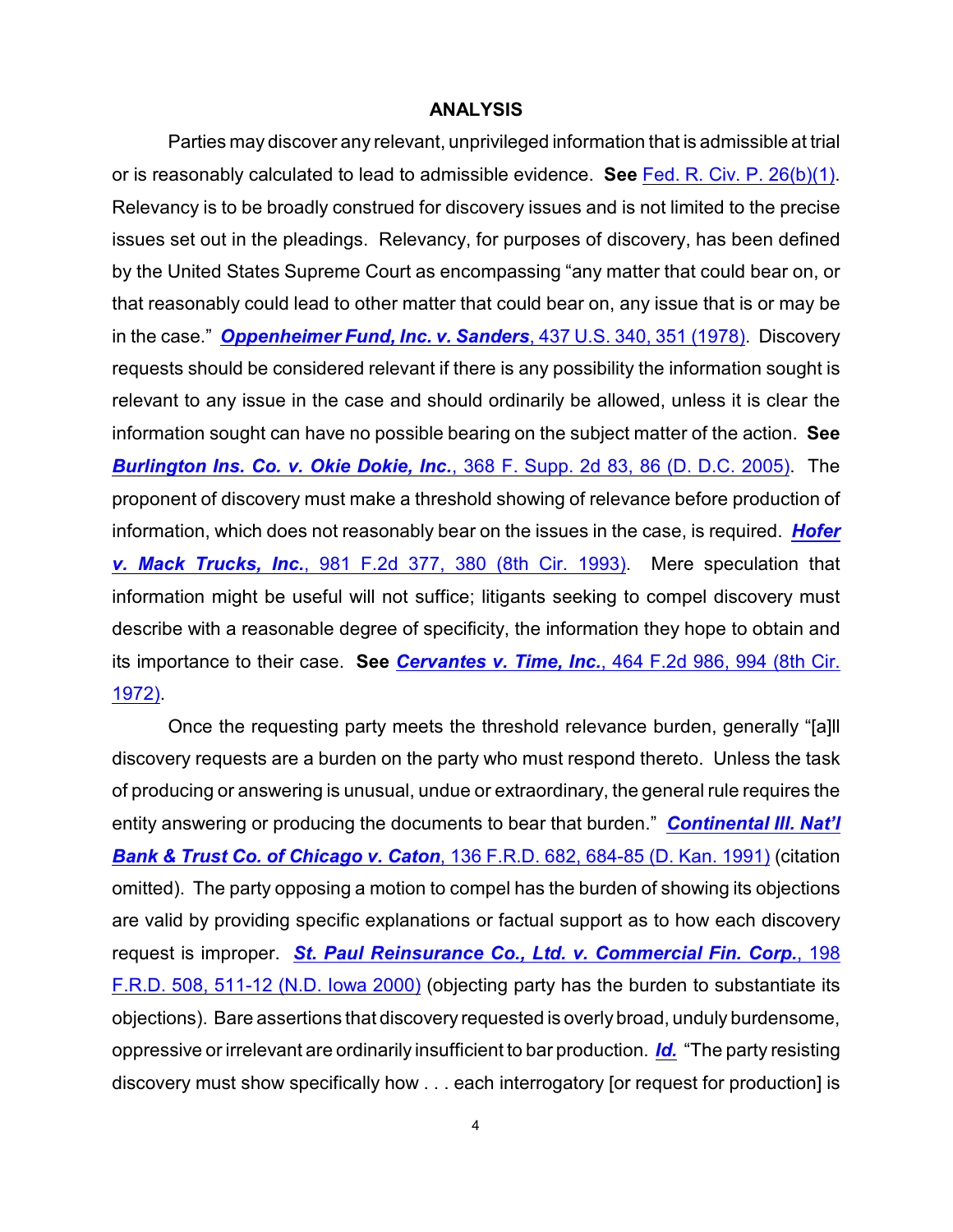not relevant or how each question is overly broad, burdensome or oppressive." *[Id.](http://www.westlaw.com/find/default.wl?rs=CLWP3.0&vr=2.0&cite=198+F.R.D.+508)* (citations omitted). The party resisting discovery has the burden to show facts justifying its objection by demonstrating that the time or expense involved in responding to requested discovery is unduly burdensome. **See** *[Wagner v. Dryvit Sys., Inc.](http://www.westlaw.com/find/default.wl?rs=CLWP3.0&vr=2.0&cite=208+F.R.D.+606)*, 208 F.R.D. 606, 610 [\(D. Neb. 2001\)](http://www.westlaw.com/find/default.wl?rs=CLWP3.0&vr=2.0&cite=208+F.R.D.+606). This imposes an obligation to provide sufficient detail and explanation about the nature of the burden in terms of time, money and procedure required to produce the requested documents. **See** *[id.](http://www.westlaw.com/find/default.wl?rs=CLWP3.0&vr=2.0&cite=208+F.R.D.+606)* The court has discretion to limit the scope of discovery if it has a good reason to do so. *[Credit Lyonnais v. SGC Int'l, Inc.](http://www.westlaw.com/find/default.wl?rs=CLWP3.0&vr=2.0&cite=160+F.3d+428)*, 160 F.3d 428, 431 [\(8th Cir. 1998\)](http://www.westlaw.com/find/default.wl?rs=CLWP3.0&vr=2.0&cite=160+F.3d+428).

The defendant has met its burden of showing the relevance of discovery related to delay during the Abengoa project. More precisely, the defendant seeks correspondence, change orders, time lines, etc., which would tend to show whether and to what extent the overall projects were delayed by factors other than the alleged defects in the industrial fans. **See** [Filing No. 57](https://ecf.ned.uscourts.gov/doc1/11301657036) - Reply p. 3. Such information bears on the plaintiff's claim against the defendant for damages associated with the delay liquidated damages assessed by Abengoa against the plaintiff. The court will not limit the discovery to information about the delay caused by problems with the industrial fans. A broad construction of relevance allows discovery into the plaintiff's claim that the defendant caused delay, as well as the defendant's reasonable defense to the claim, primarily that there may have been other sources of delay which would diminish the defendant's liability. However, the defendant admits the entire project file is not relevant to the limited issue of delay. Specifically, the defendant notes project plans and specifications, although contained in the project file, would not be relevant. *Id.* On this basis, the court finds the defendant has failed to meet its burden of showing the project files, in their entirety, are relevant for discovery. Accordingly, any production of the files should be limited to materials tending to show whether and to what extent the overall projects were delayed by factors other than the alleged defects in the industrial fans and materials describing Abengoa's assessment of liquidated damages.

The plaintiff has failed to meet its burden of showing the court should sustain the objections to discovery. The plaintiff argues the defendant's motion was untimely, however the motion was filed within deadlines imposed by the court. Additionally, any delay in the